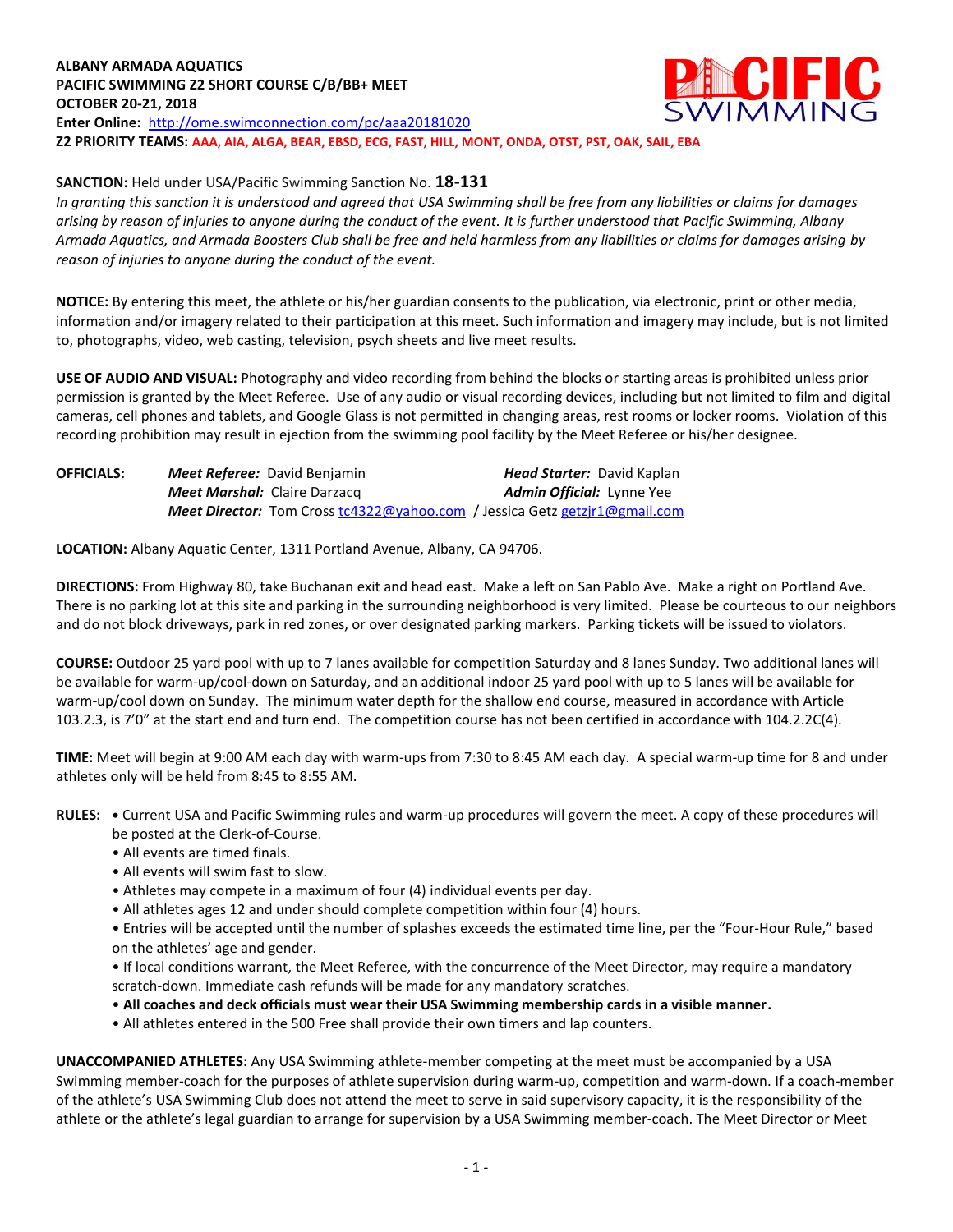Referee may assist the athlete in making arrangements for such supervision; however, it is recommended that such arrangements be made in advance of the meet by the athlete's USA Swimming Club Member-Coach.

**RACING STARTS:** Any athlete entered in the meet must be certified by a USA Swimming member-coach as being proficient in performing a racing start, or must start each race from within the water. When unaccompanied by a member-coach, it is the responsibility of the athlete or the athlete's legal guardian to ensure compliance with this requirement.

#### **RESTRICTIONS:** • Smoking and the use of other tobacco products is prohibited on the pool deck, in the locker rooms, in spectator seating, in standing areas and in all areas used by athletes, during the meet and during warm-up periods.

- Sale and use of alcoholic beverages is prohibited in all areas of the meet venue.
- No glass containers are allowed in the meet venue.
- No propane heaters are permitted except for snack bar/meet operations.
- All shelters must be properly secured.
- Changing into or out of swimsuits other than in locker rooms or designated areas is prohibited.

• Destructive devices, to include but not limited to, explosive devices and equipment, firearms (open or concealed), blades, knives, mace, stun guns and blunt objects are strictly prohibited in the swimming facility and its surrounding areas. If observed, the Meet Referee or his/her designee may ask that these devices be stored safely away from the public or removed from the facility. Noncompliance may result in the reporting to law enforcement authorities and ejection from the facility. Law enforcement officers (LEO) are exempt per applicable laws.

 Operation of a drone, or any other flying apparatus, is prohibited over the venue (pools, athlete/coach areas, spectator areas and open ceiling locker rooms) any time athletes, coaches, officials and/or spectators are present.

• The only canopies allowed on deck will be for coaches in the designated coaches' area. All athletes and spectators will set up in the public park outside of the pool deck. All items left overnight will not be secure, so we do not recommend leaving canopies and chairs set up outside. Items may be folded up and left on the pool deck over night. Set up will be available starting at 6:30 a.m. on Saturday morning of the meet.

**ELIGIBILITY:** • Athletes must be current members of USA Swimming and enter their name and registration number on the meet entry card as they are shown on their Registration Card. If this is not done, it may be difficult to match the athlete with the registration and times database. The meet host will check all athlete registrations against the SWIMS database and if not found to be registered, the Meet Director shall accept the registration at the meet (a \$10 surcharge will be added to the regular registration fee). Duplicate registrations will be refunded by mail.

• Athletes in the "BB" Division must have met at least the listed "BB" time standard. Athletes in the "B" Division must have met at least the listed "B" time standard. All entry times slower than the listed "B" time standard will be in the "C" Division. For 8&U, athletes in the "A" division must have met at least the listed "A" time standard.

- Entries with **"NO TIME" will not be accepted.**
- Entry times submitted for this meet may be checked against a computer database and may be changed in accordance with Pacific Swimming Entry Time Verification Procedures.

• Disabled athletes are welcome to attend this meet and should contact the Meet Director or Meet Referee regarding any special accommodations on entry times and seeding per Pacific Swimming policy.

- Athletes 19 years of age and over may compete in the meet for time only, no awards. Such athletes must have met standards for the 17-18 age group.
- The athlete's age will be the age of the athlete on the first day of the meet.

**ENTRY PRIORITY:** Meet entries will not be accepted any earlier than Sunday, September 16, 2018*.* Entries from members of assigned Zone 2 clubs postmarked or entered online by 11:59 PM on Sunday, September 23, 2018 will be given 1<sup>st</sup> priority acceptance. Entries from members of all Zone 2 clubs (year round and seasonal) postmarked or entered online between 12:00 AM on Monday, September 24 and 11:59 PM Monday, October 1, 2018 will be given 2<sup>nd</sup> priority acceptance. All entries from Zone 2, all other Pacific LSC Zones and other LSC's, either postmarked, entered online, or hand delivered by the entry deadline will be considered in the order that they are received. Entries received after the meet has reached capacity will not be accepted.

## **\*\* NOTE: Athletes who falsify their entry form by listing a club to which they are not legitimately associated will be rejected from the meet. Further, entry fees will not be refunded and they may be referred to the Pacific Swimming Review Committee for disciplinary action.**

**ENTRY FEES:** \$4.00 per event plus an \$8.00 participation fee per athlete. Entries will be rejected if payment is not sent at time of request. No refunds will be made, except mandatory scratch-downs.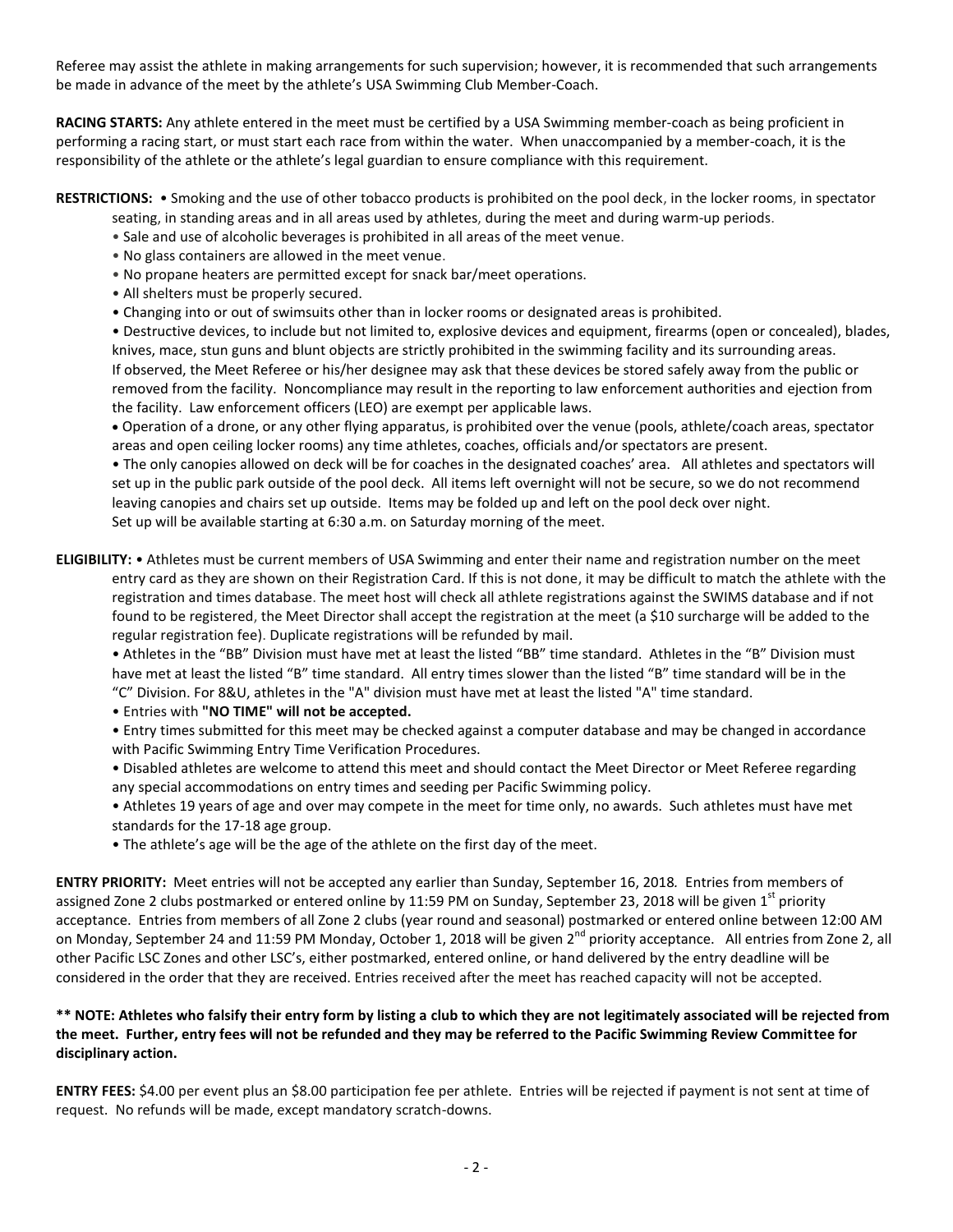**ONLINE ENTRIES:** To enter online go t[o http://ome.swimconnection.com/pc/aaa20181020](http://ome.swimconnection.com/pc/aaa20180428) to receive an immediate entry confirmation. This method requires payment by credit card. Swim Connection, LLC charges a processing fee for this service, equal to \$1 per athlete plus 5% of the total Entry Fees. Please note that the processing fee is a separate fee from the Entry Fees. If you do not wish to pay the processing fee, enter the meet using a mail entry. **Entering online is a convenience, is completely voluntary, and is in no way required or expected of an athlete by Pacific Swimming.** Online entries will be accepted through Wednesday, October 10, 2018, or until the meet has reached capacity, whichever comes first.

**MAILED OR HAND DELIVERED ENTRIES**: Entries must be on the attached consolidated entry form. Forms must be filled out completely and printed clearly with athlete's best time. Entries must be postmarked by midnight, Monday, October 8, 2018 or hand delivered by 7:15 PM Wednesday, October 10, 2018. No late entries will be accepted. No entries received after the meet has reached capacity will be accepted. Requests for confirmation of receipt of entries should include a self-addressed, stamped envelope.

**Make check payable to**: Albany Armada Aquatics

| Mail entries to: Helen Garcia | <b>Hand delivered entries to: Helen Garcia</b>   |                                                    |
|-------------------------------|--------------------------------------------------|----------------------------------------------------|
| PO Box 5479                   | <b>On the pool deck at: 1311 Portland Avenue</b> |                                                    |
| Richmond, CA 94805            |                                                  | Albany, CA 94706 Between 4:00 and 7:15 PM, Mon-Fri |

**CHECK-IN:** The meet will be deck seeded. Athletes must check-in at the Clerk-of-Course. No event shall be closed more than 30 minutes before the scheduled start of the session. Close of check-in for all individual events shall be no more than 60 minutes before the estimated time of the start of the first heat of the event. Athletes who do not check-in will not be seeded and will not be allowed to compete in that event.

**SCRATCHES:** Any athlete not reporting for or competing in an individual timed final event shall not be penalized. Athletes who must withdraw from an event after it is seeded are requested to inform the referee immediately.

**AWARDS:** First through eighth place in each division (C, B & BB) will be awarded for the 9-10, 11-12, 13-14, and 15-18 age groups. First through eighth place in each division (PC-C, PC-B, and PC-A) will be awarded for the 8 & Under age group. All athletes achieving an A time for the first time will be awarded a standard A medal, regardless of place achieved in the event. No awards will be given for athletes 19 years of age and older. Note: Individual awards must be picked up at the meet. We will not mail or distribute awards after the meet.

**ADMISSION:** Free. A 2 day program will be available for sale.

**SNACK BAR & HOSPITALITY:** A snack bar will be available throughout the competition. Coaches and working deck officials will be provided lunch. Hospitality will serve refreshments to timers and volunteers.

**MISCELLANEOUS:** No overnight parking is allowed. Facilities will not be provided after meet hours. Any items left outside the facility overnight will not be secure or guarded. Please do not leave anything overnight. Set up will be available starting at 6:30 a.m. on the first day of the meet, no earlier.

All participating clubs are expected to provide lane timers based upon the number of athletes registered to swim each day. Club timing lanes for Saturday and Sunday will be assigned and coaches will be notified of assignments during the week prior to the meet.

**MINIMUM OFFICIALS:** The Meet Referee shall conduct an inventory of Officials and shall compare the number of athletes entered against the number of Officials that worked representing each club per day of the meet. Those clubs who have not provided sufficient Officials in a day of the meet, in accordance with the table below, will be fined \$100 per missing Official per day.

| Number of athletes entered in meet per club<br>per day | Number of trained and carded officials required |
|--------------------------------------------------------|-------------------------------------------------|
| $1 - 10$                                               |                                                 |
| $11 - 25$                                              |                                                 |
| 26-50                                                  |                                                 |
| $51 - 75$                                              |                                                 |
| 76-100                                                 |                                                 |
| Every 20 Athletes over 100                             |                                                 |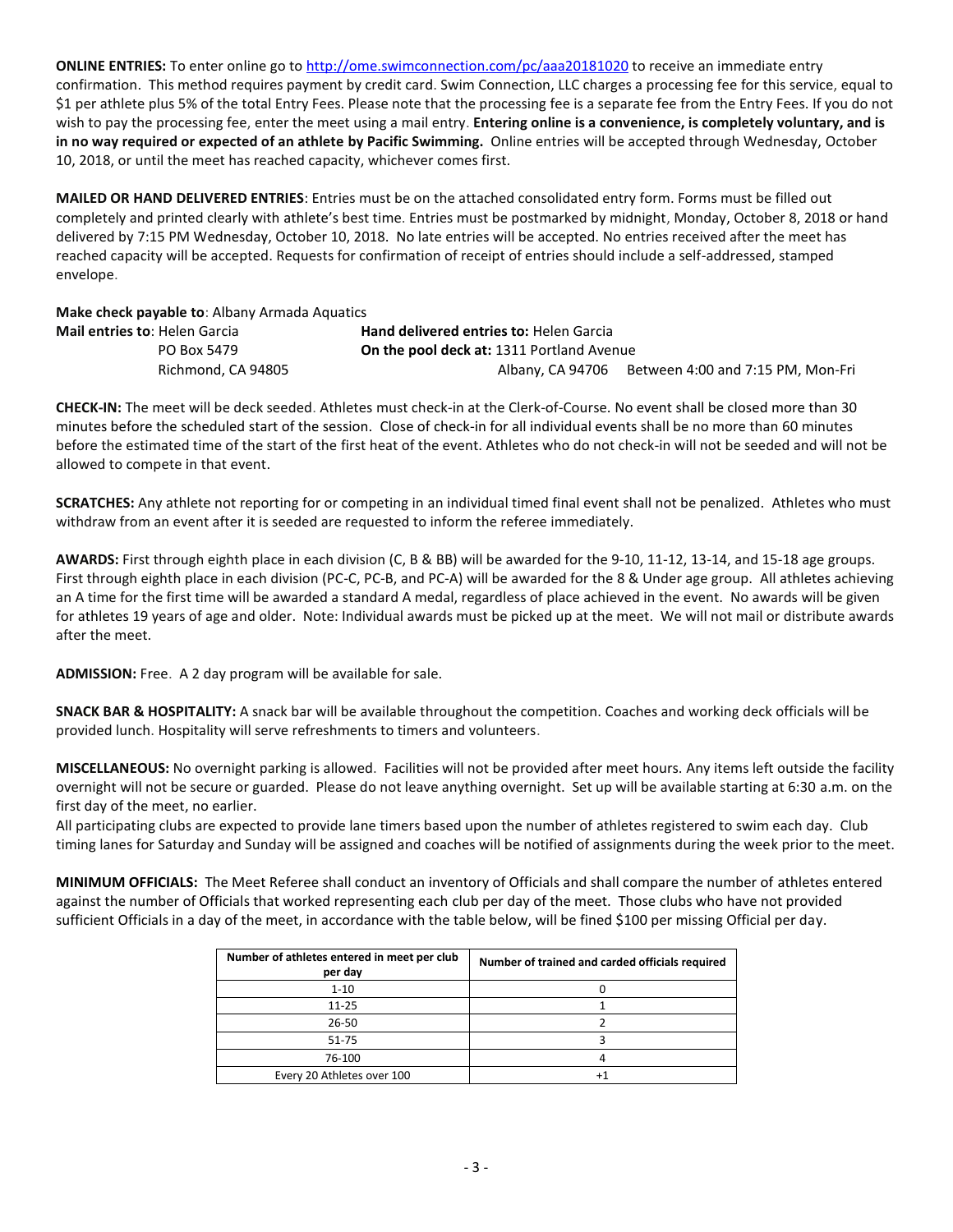### **EVENT SUMMARY**

| <b>SATURDAY</b>   |                |           | <b>SUNDAY</b>  |           |            |               |                |
|-------------------|----------------|-----------|----------------|-----------|------------|---------------|----------------|
| <b>8 &amp; UN</b> | $9 - 10$       | $11 - 12$ | 13 & Up        | 8 & UN    | $9 - 10$   | $11 - 12$     | 13 & Up        |
| 100 Free          | 200 Free       | 200 Free  | 200 Free       | 50 Back   | 100 Back   | 200 Back      | 200 Back       |
| 25 Back           | 50 Back        | 50 Back   | 100 Back       | 25 Fly    | 50 Fly     | <b>50 Fly</b> | <b>100 Fly</b> |
| <b>50 Fly</b>     | <b>100 Flv</b> | 200 Fly   | 200 Fly        | 100 IM    | 100 IM     | 200 IM        | 200 IM         |
| 25 Breast         | 50 Breast      | 50 Breast | 100 Breast     | 50 Breast | 100 Breast | 100 Breast    | 200 Breast     |
| 50 Free           | 100 Free       | 100 Free  | 100 Free       | 25 Free   | 50 Free    | 50 Free       | 50 Free        |
|                   |                |           | Girls 500 Free |           |            |               | Boys 500 Free  |

## **ORDER of EVENTS**

| <b>SAT, OCTOBER 20</b> |                      |               |  |  |  |
|------------------------|----------------------|---------------|--|--|--|
| <b>EVENT#</b>          | <b>EVENT</b>         | <b>EVENT#</b> |  |  |  |
| 1                      | 13&up 200 Free       | 2             |  |  |  |
| 3                      | 11-12 200 Free       | 4             |  |  |  |
| 5                      | 9-10 200 Free        | 6             |  |  |  |
| 7                      | 8&un 100 Free        | 8             |  |  |  |
| 9                      | 13&up 100 Back       | 10            |  |  |  |
| 11                     | 11-12 50 Back        | 12            |  |  |  |
| 13                     | 9-10 50 Back         | 14            |  |  |  |
| 15                     | 8&un 25 Back         | 16            |  |  |  |
| 17                     | 13&up 200 Fly        | 18            |  |  |  |
| 19                     | 11-12 200 Fly        | 20            |  |  |  |
| 21                     | 9-10 100 Fly         | 22            |  |  |  |
| 23                     | 8&un 50 Fly          | 24            |  |  |  |
| 25                     | 13&up 100 Breast     | 26            |  |  |  |
| 27                     | 11-12 50 Breast      | 28            |  |  |  |
| 29                     | 9-10 50 Breast       | 30            |  |  |  |
| 31                     | 8&un 25 Breast       | 32            |  |  |  |
| 33                     | 13&up 100 Free       | 34            |  |  |  |
| 35                     | 11-12 100 Free       | 36            |  |  |  |
| 37                     | 9-10 100 Free        | 38            |  |  |  |
| 39                     | 8&un 50 Free         | 40            |  |  |  |
| 41                     | Girls 13-up 500 Free |               |  |  |  |

| <b>SAT, OCTOBER 20</b> |                      | <b>SUN, OCTOBER 21</b> |               |                     |               |
|------------------------|----------------------|------------------------|---------------|---------------------|---------------|
| <b>EVENT#</b>          | <b>EVENT</b>         | <b>EVENT#</b>          | <b>EVENT#</b> | <b>EVENT</b>        | <b>EVENT#</b> |
| $\mathbf{1}$           | 13&up 200 Free       | $\overline{2}$         | 43            | 13&up 200 Back      | 44            |
| 3                      | 11-12 200 Free       | 4                      | 45            | 11-12 200 Back      | 46            |
| 5                      | 9-10 200 Free        | 6                      | 47            | 9-10 100 Back       | 48            |
| $\overline{7}$         | 8&un 100 Free        | 8                      | 49            | 8&un 50 Back        | 50            |
| 9                      | 13&up 100 Back       | 10                     | 51            | 13&up 100 Fly       | 52            |
| 11                     | 11-12 50 Back        | 12                     | 53            | 11-12 50 Fly        | 54            |
| 13                     | 9-10 50 Back         | 14                     | 55            | 9-10 50 Fly         | 56            |
| 15                     | 8&un 25 Back         | 16                     | 57            | 8&un 25 Fly         | 58            |
| 17                     | 13&up 200 Fly        | 18                     | 59            | 13&up 200 IM        | 60            |
| 19                     | 11-12 200 Fly        | 20                     | 61            | 11-12 200 IM        | 62            |
| 21                     | 9-10 100 Fly         | 22                     | 63            | 9-10 100 IM         | 64            |
| 23                     | 8&un 50 Fly          | 24                     | 65            | 8&un 100 IM         | 66            |
| 25                     | 13&up 100 Breast     | 26                     | 67            | 13&up 200 Breast    | 68            |
| 27                     | 11-12 50 Breast      | 28                     | 69            | 11-12 100 Breast    | 70            |
| 29                     | 9-10 50 Breast       | 30                     | 71            | 9-10 100 Breast     | 72            |
| 31                     | 8&un 25 Breast       | 32                     | 73            | 8&un 50 Breast      | 74            |
| 33                     | 13&up 100 Free       | 34                     | 75            | 13&up 50 Free       | 76            |
| 35                     | 11-12 100 Free       | 36                     | 77            | 11-12 50 Free       | 78            |
| 37                     | 9-10 100 Free        | 38                     | 79            | 9-10 50 Free        | 80            |
| 39                     | 8&un 50 Free         | 40                     | 81            | 8&un 25 Free        | 82            |
| 41                     | Girls 13-up 500 Free |                        |               | Boys 13-up 500 Free | 84            |

Use the following URL to find the time standards: <http://www.pacswim.org/swim-meet-times/standards>